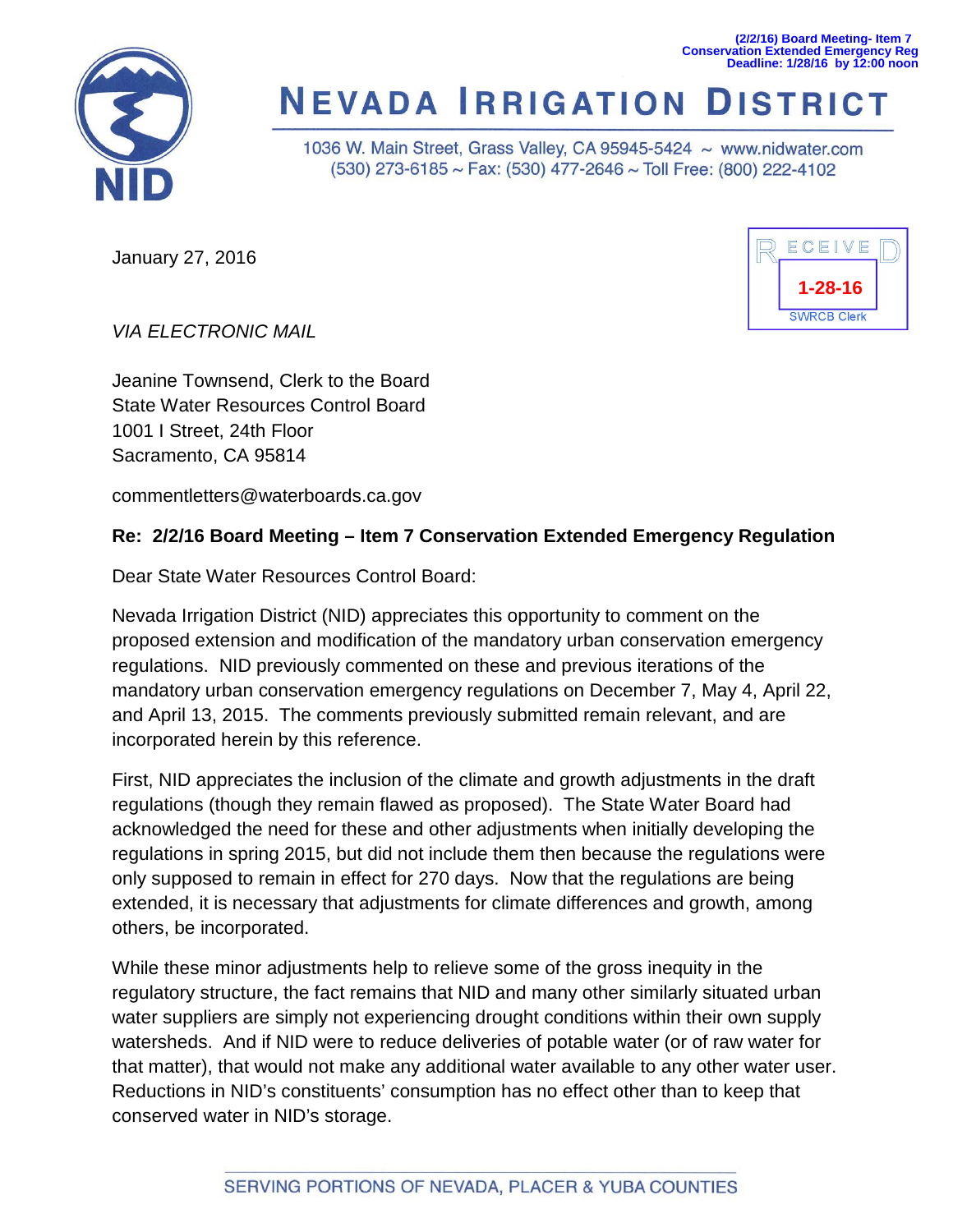State Water Resources Control Board Comment Letter - Conservation Extended Emergency Regulation January 27, 2016 Page 2 of 4

There is a very real possibility that if precipitation continues to arrive as it has so far this winter, NID's reservoirs could fill and spill excess water. Clearly, where NID's stored water is approaching full supply, there is no drought "emergency" affecting NID and necessitating these unachievable conservation targets. If NID's constituents know that their reservoirs are full, how can the District or the state possibly justify mandatory 33% reductions in use? Imposing obviously unnecessary "emergency" restrictions when the District is not experiencing drought conditions is arbitrary and capricious and will do nothing but confuse and anger ratepayers, leaving the District and the state with little credibility.

The blanket imposition of "emergency" regulations on locales that are demonstrably not experiencing an emergency, preventing the exercise and use of vested usufructory water rights, could amount to an unjustified and uncompensated taking by the state. Although the regulations refer to the doctrine of waste and unreasonable use, which the State Water Board believes it can brandish as a talisman against takings claims, there is nothing wasteful or unreasonable about using water for beneficial purposes where there is a full supply of water and no other legal user would benefit from extended unnecessary conservation mandates.

Although the proposed extended emergency regulations include a 4% conservation tier for suppliers not experiencing drought conditions, the minimum threshold to qualify of four years' reserved supply is ridiculous—especially given that this assumes the impossible circumstance that the supplier would not receive any rainfall at all in those four years. Requiring four years' supply and mandating the impossible assumption of zero precipitation for four consecutive years makes the 4% conservation tier totally unachievable except for a few suppliers in a unique situation.

Aside from the imposition of draconian measures on suppliers not facing drought conditions, there are many other issues that must be remedied before this proposed modification and extension can take effect.

## *Evaluate necessity for emergency regulations toward end of wet season.*

As many have already said, the State Board is set to adopt these regulations at its February 2 meeting, which is far too early to determine whether drought conditions will persist into 2016. The State Water Board must commit to reevaluating the necessity for and provisions of the emergency regulations when sufficient objective hydrological data are available. Even if statewide water supplies have not reached a level where conservation measures should be uniformly rolled back, many individual suppliers will have reached that point. In order to retain credibility and to focus "emergency" measures only on areas where emergencies actually exist, the State Water Board must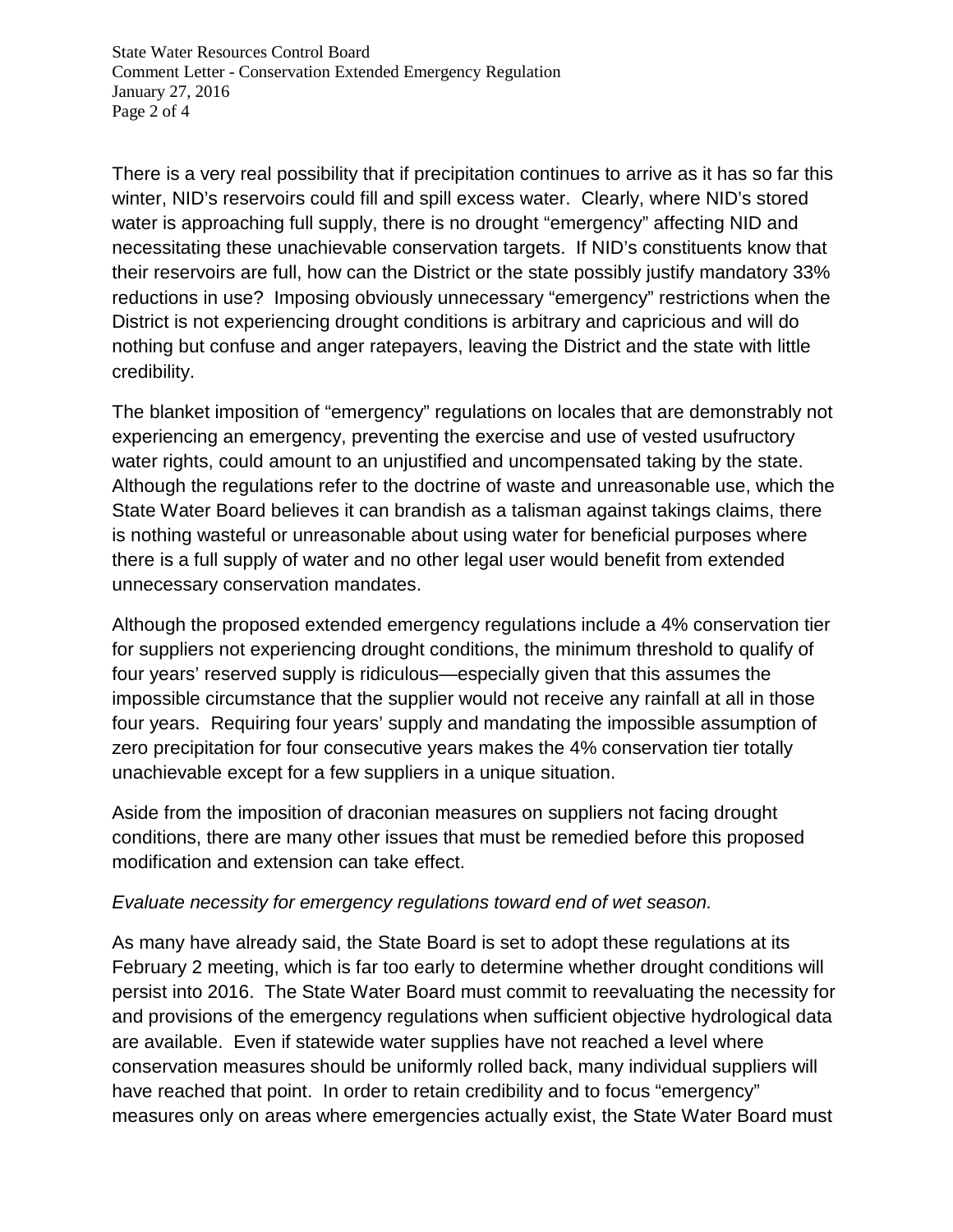State Water Resources Control Board Comment Letter - Conservation Extended Emergency Regulation January 27, 2016 Page 3 of 4

commit to reevaluating and rolling back, if necessary, the proposed emergency regulatory requirements to assure that they are not imposed where they are not needed, or where they will not provide any benefit to other water users.

# *Recognize investments in water rights and storage.*

Allowances for "new, local, drought-resilient supplies" should apply to investments suppliers have historically made in water storage and water rights. The proposed modifications of the emergency regulations reward some suppliers who have recently made investments in certain water conservation projects, but ignore long-term, systematic improvements in water supply that other suppliers have been making for decades. Like the drought resiliency improvements recognized in the proposed regulations, utilization of NID's long-term investments in water rights and storage "would not reduce the water available to another legal user of water or the environment." (Proposed 23 C.C.R. § 865(f)(3).) Water suppliers' investments in independent, drought resilient water rights and water storage must be recognized in the same manner as investments in new technologies, such as desalination, and should not be subject to the 4-year, no-precipitation threshold currently proposed..

# *Conservation tiers based on only three months' usage are flawed and inequitable*

The conservation tiers were assigned based on potable water production from July-September 2013. According to the Notice of Proposed Emergency Rulemaking, these months were chosen because they "reflect the amount of water used for summer irrigation, which provides the greatest opportunity for conservation savings." (Notice, at p. N-5.) In some areas, summer ornamental irrigation "can account for as much as 80 percent of the water use." (Emergency Regulations Digest at p. 8.) While establishing tiers in this manner may encourage reductions in outdoor watering during summer months, it results in gross inequity in winter months, when most water is used indoors. For most, it will be impossible to reduce indoor water usage by 33%, when those in cooler climates would only be required to reduce winter indoor water usage by as little as 8%. Conservation tiers should be established using more than just three months' data; otherwise, these inequitable and impossible-to-achieve winter conservation requirements will inevitably burden less affluent, hotter areas while benefitting the coastal cities. These tiers were not designed for and are not appropriate to use outside of the three months upon which they were based.

## *Allow conservation of raw water to count toward potable conservation goal.*

NID, like some other urban water suppliers, also serves untreated ("raw") water to agricultural customers from the same commingled source from which water to be